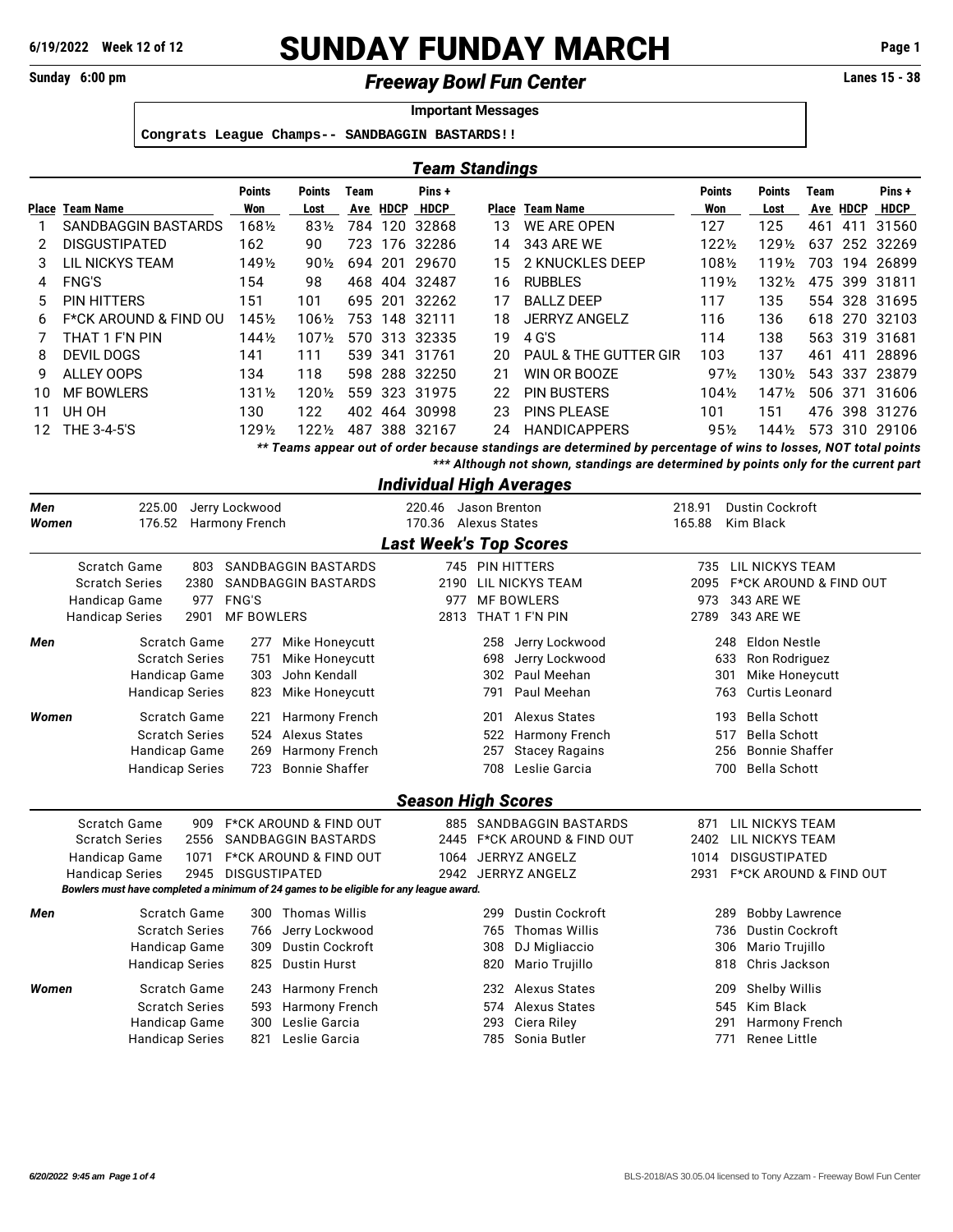**6/19/2022 Week 12 of 12 SUNDAY FUNDAY MARCH Page 2**

|                                                 |                 |           | <b>Team Rosters</b> |          |            |            |            |           |             |              |              |
|-------------------------------------------------|-----------------|-----------|---------------------|----------|------------|------------|------------|-----------|-------------|--------------|--------------|
|                                                 |                 |           |                     |          | High       | High       |            |           |             |              | <b>HDCP</b>  |
| Name                                            | <b>Ave HDCP</b> |           | <b>Pins Gms</b>     |          | Game       | Sers       | $-1-$      | -2-       | $-3-$       | <b>Total</b> | <b>Total</b> |
| 1 - 343 ARE WE                                  |                 |           |                     |          |            |            |            |           |             |              |              |
| Erin Hightower                                  | 107             | 110       | 3233                | 30       | 143        | 378        | 120        | 137       | 121         | 378          | 714          |
| Shelly Warren                                   | 123             | 96        | 4443                | 36       | 171        | 450        | 105        | 137       | 134         | 376          | 664          |
| Jeff Krueger                                    | 199             | 27        | 2391                | 12       | 268        | 713        |            |           |             | 0            | $\mathbf 0$  |
| <b>Eldon Nestle</b>                             | 208             | 19        | 6886                | 33       | 268        | 707        | 215        | 158       | 248         | 621          | 678          |
| 2 - DISGUSTIPATED                               |                 |           |                     |          |            |            |            |           |             |              |              |
| Shelby Willis                                   | 163             | 60        | 4413                | 27       | 209        | 529        | 162        | 153       | 175         | 490          | 670          |
| Anthony Ragians                                 | 164             | 59        | 4934                | 30       | 212        | 587        | 189        | 175       | 164         | 528          | 708          |
| Joe Steinman                                    | 181             | 44        | 5973                | 33       | 242        | 620        | 149        | 167       | 148         | 464          | 590          |
| <b>Thomas Willis</b>                            | 215             | 13        | 6904                | 32       | 300        | 765        | 222        | 198       | 167         | 587          | 620          |
| <b>3 - LIL NICKYS TEAM</b>                      |                 |           |                     |          |            |            |            |           |             |              |              |
| Kate Tucker                                     | 98              | 118       | 884                 | 9        | 121        | 324        |            |           |             | 0            | 0            |
| <b>Bella Schott</b>                             | 164             | 59        | 2959                | 18       | 201        | 557        | 177        | 193       | 147         | 517          | 700          |
| Nick Gordon                                     | 214             | 14        | 1929                | 9        | 265        | 721        |            |           |             | 0            | 0            |
| <b>Dustin Cockroft</b>                          | 218             | 10        | 7224                | 33       | 299        | 736        | 209        | 194       | 200         | 603          | 630          |
| <b>4 - HANDICAPPERS</b>                         |                 |           |                     |          |            |            |            |           |             |              |              |
| Ivone Rodriguez                                 | 109             | 108       | 3279                | 30       | 145        | 401        | 140        | 111       | 107         | 358          | 685          |
| Miranda Vigil                                   | 128             | 91        | 3859                | 30       | 157        | 422        | 127        | 140       | 114         | 381          | 654          |
| Johnathan Sullivan                              | 146             | 75        | 4820                | 33       | 214        | 524        | 111        | 145       | 151         | 407          | 629          |
| Mario Trujillo                                  | 190             | 36        | 5713                | 30       | 266        | 700        | 210        | 164       | 189         | 563          | 671          |
| 5 - WE ARE OPEN                                 |                 |           |                     |          |            |            |            |           |             |              |              |
| Amanda Fasel                                    | 103             | 114       | 3409                | 33       | 144        | 350        | 105        | 110       | 96          | 311          | 653          |
| Sonia Butler                                    | 117             | 101       | 3884                | 33       | 177        | 470        | 131        | 107       | 122         | 360          | 663          |
| James Fasel                                     | 119             | 99        | 2869                | 24       | 169        | 422        | 99         | 104       | 83          | 286          | 574          |
| Lee Butler                                      | 122             | 97        | 4040                | 33       | 170        | 438        | 130        | 149       | 159         | 438          | 735          |
| <b>6 - RUBBLES</b>                              |                 |           |                     |          |            |            |            |           |             |              |              |
| Jen Carta                                       | 112             | 106       | 3707                | 33       | 145        | 397        | 97         | 137       | 127         | 361          | 682          |
| <b>Bonnie Shaffer</b>                           | 117             | 101       | 3877                | 33       | 153        | 414        | 129        | 132       | 153         | 414          | 723          |
| John Kaz                                        | 121             | 98        | 3999                | 33       | 192        | 428        | 139        | 105       | 105         | 349          | 643          |
| Mark Souser                                     | 125             | 94        | 4517                | 36       | 171        | 423        | 139        | 158       | 123         | 420          | 705          |
| 7 - BALLZ DEEP                                  |                 |           |                     |          |            |            |            |           |             |              |              |
| <b>Tim Swenson</b>                              | 98              | 118       | 2357                | 24       | 150        | 325        | a88        | a88       | a88         | 264          | 618          |
| Shayne Hagin                                    | 115             | 103       | 4158                | 36       | 178        | 410        | 96         | 100       | 125         | 321          | 627          |
| <b>Travis Asher</b>                             | 150             | 72        | 3609                | 24       | 187        | 510        | 168        | 157       | 140         | 465          | 681          |
| Aaron Asher                                     | 191             | 35        | 6123                | 32       | 266        | 635        | 181        | 194       | 200         | 575          | 680          |
| 8 - FNG'S                                       |                 |           |                     |          |            |            |            |           |             |              |              |
| Austin Gordon                                   | 105             | 112       | 3473                | 33       | 180        | 405        | 136        | 159       | 110         | 405          | 750          |
| Sandy Gordon                                    | 109             | 108       | 3620                | 33       | 150        | 377        | 106        | 106       | 103         | 315          | 639          |
| John Kendall                                    | 127<br>127      | 92        | 4573                | 36       | 209        | 455        | 209        | 91        | 125<br>a117 | 425          | 707          |
| DJ Migliaccio                                   |                 | 92        | 3061                | 24       | 205        | 478        | a117       | a117      |             | 351          | 627          |
| 9 - PINS PLEASE                                 |                 |           |                     |          |            |            |            |           |             |              |              |
| Stephanie Fackrell                              | 112<br>115      | 106       | 3365                | 30       | 157        | 385<br>442 | 117        | 107<br>88 | 96<br>109   | 320          | 638          |
| <b>Tyler Fackrell</b><br><b>Brandon Pribble</b> | 124             | 103<br>95 | 3691<br>4480        | 32<br>36 | 168<br>205 | 492        | 106<br>142 | 141       | 121         | 303<br>404   | 609<br>692   |
| Jason Pollard                                   | 125             | 94        | 4527                | 36       | 185        | 519        | 101        | 111       | 162         | 374          | 656          |
| Nick Held                                       | 159             | 63        | 957                 | 6        | 206        | 539        |            |           |             | 0            | 0            |
| $10 - 4 G'S$                                    |                 |           |                     |          |            |            |            |           |             |              |              |
| Leslie Garcia                                   | 133             | 87        | 4823                | 36       | 202        | 527        | 152        | 158       | 134         | 444          | 708          |
| Patrick Garcia                                  | 135             | 85        | 4866                | 36       | 183        | 464        | 138        | 110       | 109         | 357          | 609          |
| Keenan Garcia                                   | 138             | 82        | 2073                | 15       | 160        | 435        |            |           |             | 0            | 0            |
| Shawn Garcia                                    | 157             | 65        | 5679                | 36       | 229        | 546        | 152        | 159       | 188         | 499          | 697          |
| 11 - THE 3-4-5'S                                |                 |           |                     |          |            |            |            |           |             |              |              |
| Rob Wilkins                                     | 102             | 115       | 3697                | 36       | 145        | 391        | 85         | 89        | 93          | 267          | 609          |
| Leon Bunting                                    | 112             | 106       | 3719                | 33       | 154        | 397        | 98         | 94        | 101         | 293          | 605          |
| <b>Eric Cates</b>                               | 128             | 91        | 4643                | 36       | 172        | 451        | 110        | 140       | 153         | 403          | 676          |
| <b>Robert Hillewaert</b>                        | 145             | 76        | 5243                | 36       | 225        | 508        | 119        | 177       | 139         | 435          | 663          |
| 12 - JERRYZ ANGELZ                              |                 |           |                     |          |            |            |            |           |             |              |              |
| Kristi Talley                                   | 102             | 115       | 2756                | 27       | 156        | 360        | 124        | 83        | 103         | 310          | 658          |
| Lisa Rowland                                    | 126             | 93        | 4568                | 36       | 198        | 433        | 138        | 116       | 133         | 387          | 666          |
| Kim Black                                       | 165             | 58        | 5474                | 33       | 199        | 545        | 147        | 136       | 169         | 452          | 620          |
| Jerry Lockwood                                  | 225             | 4         | 8100                | 36       | 279        | 766        | 246        | 258       | 194         | 698          | 713          |
|                                                 |                 |           |                     |          |            |            |            |           |             |              |              |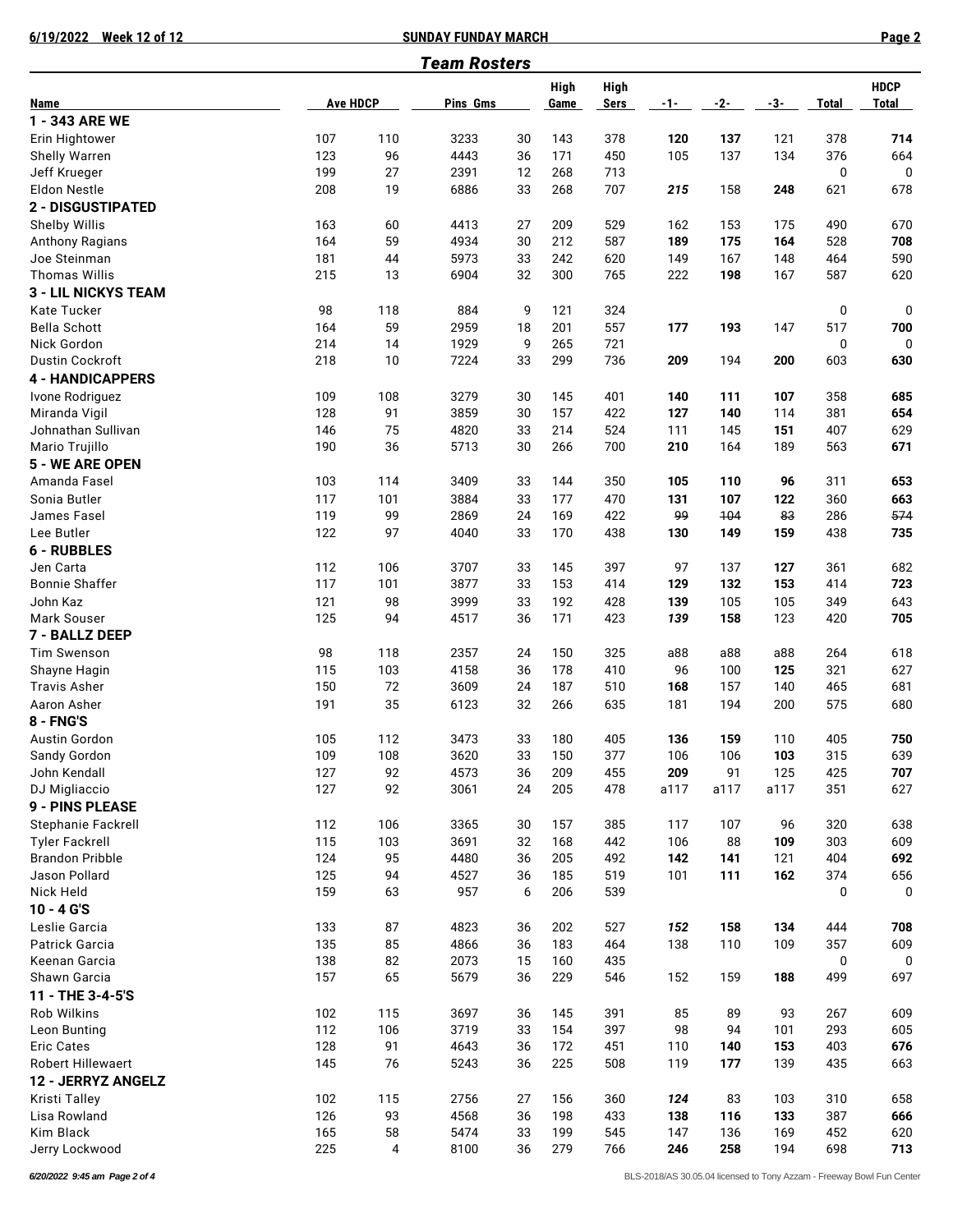| 6/19/2022 Week 12 of 12                     |                 |          | Page 3       |             |            |             |              |              |              |              |              |
|---------------------------------------------|-----------------|----------|--------------|-------------|------------|-------------|--------------|--------------|--------------|--------------|--------------|
|                                             |                 |          | <b>High</b>  | High        |            |             |              |              | <b>HDCP</b>  |              |              |
| Name                                        | <b>Ave HDCP</b> |          | Pins Gms     |             | Game       | <b>Sers</b> | $-1-$        | -2-          | $-3-$        | <b>Total</b> | <b>Total</b> |
| 13 - UH OH                                  |                 |          |              |             |            |             |              |              |              |              |              |
| <b>Renee Little</b>                         | 76              | 138      | 2370         | 31          | 131        | 360         | 43           | 56           | 36           | 135          | 540          |
| Lourdes Gemoya                              | 98              | 118      | 3553         | 36          | 152        | 345         | 109          | 87           | 103          | 299          | 653          |
| Benjamin Gemoya                             | 113             | 105      | 3733         | 33          | 150        | 388         | 143          | 102          | 114          | 359          | 677          |
| <b>Curtis Little</b>                        | 115             | 103      | 4159         | 36          | 155        | 402         | 88           | 119          | 86           | 293          | 596          |
| <b>14 - PIN BUSTERS</b>                     |                 |          |              |             |            |             |              |              |              |              |              |
| <b>Kristy Diaz</b>                          | 102             | 115      | 3395         | 33          | 132        | 341         | 112          | 78           | 107          | 297          | 639          |
| Heather Hill                                | 122             | 97       | 4393         | 36          | 166        | 405         | 131          | 136          | 117          | 384          | 678          |
| Adam Diaz                                   | 138             | 82       | 3325         | 24          | 188        | 501         | 130          | 124          | 119          | 373          | 616          |
| <b>Everett Henson</b>                       | 144             | 77       | 4336         | 30          | 213        | 506         |              |              |              | 0            | 0            |
| 15 - DEVIL DOGS                             |                 |          |              |             |            |             |              |              |              |              |              |
| <b>Travis Damron</b>                        | 96              | 120      | 3172         | 33          | 142        | 327         | 86           | 98           | 117          | 301          | 664          |
| Linda Farney                                | 124             | 95       | 4117         | 33          | 167        | 415         | 144          | 98           | 136          | 378          | 663          |
| <b>Richard Levy</b>                         | 145             | 76       | 5230         | 36          | 190        | 510         | 152          | 183          | 131          | 466          | 697          |
| Gary Heidel                                 | 174             | 50       | 5769         | 33          | 258        | 623         | 170          | 152          | 166          | 488          | 632          |
| <b>16 - PAUL &amp; THE GUTTER GIRLS</b>     |                 |          |              |             |            |             |              |              |              |              |              |
| Realea Alexander                            | 94              | 122      | 3119         | 33          | 133        | 329         | 74           | 101          | 77           | 252          | 615          |
| Taunya Meehan                               | 112             | 106      | 3722         | 33          | 147        | 383         | 89           | 112          | 122          | 323          | 638          |
| Paul Meehan                                 | 118             | 100      | 3925         | 33          | 198        | 479         | 198          | 143          | 138          | 479          | 791          |
| Nicole Herd                                 | 137             | 83       | 3292         | 24          | 188        | 460         | 171          | 116          | 138          | 425          | 677          |
| 17 - F*CK AROUND & FIND OUT                 |                 |          |              |             |            |             |              |              |              |              |              |
| Stephan Snyder                              | 171             | 53       | 5995         | 35          | 221        | 560         | 128          | 117          | 166          | 411          | 561          |
| Larry Snyder                                | 179             | 45       | 6479         | 36          | 232        | 633         | 221          | 183          | 144          | 548          | 683          |
| <b>Dustin Hurst</b>                         | 196             | 30       | 6497         | 33          | 267        | 732         | 186          | 181          | 178          | 545          | 629          |
| <b>Bobby Lawrence</b>                       | 207             | 20       | 5592         | 27          | 289        | 719         | a197         | a197         | a197         | 591          | 651          |
| 18 - WIN OR BOOZE                           |                 |          |              |             |            |             |              |              |              |              |              |
| Ciera Riley                                 | 115             | 103      | 2773         | 24          | 186        | 398         | a105         | a105         | a105         | 315          | 624          |
| Omar Olivas                                 | 137<br>142      | 83<br>79 | 3302         | 24<br>24    | 168<br>201 | 455<br>496  | a127<br>a132 | a127<br>a132 | a127         | 381          | 630          |
| Jessica Lawrence                            |                 |          | 3415         |             |            |             |              |              | a132         | 396          | 633          |
| Aaron Riley                                 | 149             | 72       | 4041         | 27          | 224        | 526         | a139         | a139         | a139         | 417          | 633          |
| 19 - PIN HITTERS                            |                 |          |              |             |            |             |              |              |              |              |              |
| <b>Tammy Condit</b><br><b>Alexus States</b> | 147             | 74       | 3978         | 27          | 193        | 490         | 178          | 168          | 144          | 490          | 718          |
|                                             | 170<br>176      | 54       | 6133         | 36          | 232<br>243 | 574         | 201<br>221   | 140          | 183<br>156   | 524          | 686          |
| Harmony French<br><b>Cannon Hart</b>        | 202             | 48<br>25 | 5825<br>6072 | 33<br>30    | 264        | 593<br>701  | 145          | 145<br>160   | 171          | 522<br>476   | 666<br>536   |
|                                             |                 |          |              |             |            |             |              |              |              |              |              |
| <b>20 - 2 KNUCKLES DEEP</b>                 |                 |          |              |             |            |             |              |              |              |              |              |
| Jess Harvey                                 | 132<br>162      | 88<br>61 | 3586<br>2921 | 27<br>18    | 191<br>192 | 463<br>508  | a122<br>a152 | a122<br>a152 | a122<br>a152 | 366<br>456   | 630<br>639   |
| Lisa Larson<br>Zac Harvey                   | 189             | 36       | 5108         | 27          | 231        | 663         | a179         | a179         | a179         | 537          | 645          |
| Jason Brenton                               | 220             | 9        | 5291         | 24          | 277        | 732         | 213          | 168          | 243          | 624          | 645          |
| 21 - ALLEY OOPS                             |                 |          |              |             |            |             |              |              |              |              |              |
| Ginger Leonard                              | 113             | 105      | 1705         | 15          | 162        | 431         | a103         | a103         | a103         | 309          | 624          |
| Michelle Leonard                            | 148             | 73       | 4451         | 30          | 185        | 522         | 145          | 165          | 150          | 460          | 682          |
| <b>Curtis Leonard</b>                       | 163             | 60       | 5895         | 36          | 226        | 599         | 226          | 187          | 164          | 577          | 763          |
| Levi Martin                                 | 174             | 50       | 6280         | 36          | 215        | 582         | 201          | 203          | 153          | 557          | 710          |
| 22 - SANDBAGGIN BASTARDS                    |                 |          |              |             |            |             |              |              |              |              |              |
| Chris Jackson                               | 188             | 37       | 6229         | 33          | 256        | 695         | a178         | a178         | a178         | 534          | 645          |
| <b>Rick Brenton</b>                         | bk189           | 36       | 0            | $\mathbf 0$ | 0          | $\mathbf 0$ |              |              |              | 0            | 0            |
| Cody Hergenrader                            | 191             | 35       | 6325         | 33          | 255        | 642         | 194          | 221          | 213          | 628          | 736          |
| Ron Rodriguez                               | 216             | 12       | 7153         | 33          | 267        | 723         | 234          | 193          | 206          | 633          | 666          |
| 23 - MF BOWLERS                             |                 |          |              |             |            |             |              |              |              |              |              |
| Dawn Martin                                 | 107             | 110      | 3875         | 36          | 139        | 343         | 128          | 92           | 116          | 336          | 666          |
| Alex Martin                                 | 143             | 78       | 5149         | 36          | 200        | 516         | 200          | 141          | 124          | 465          | 705          |
| Lewis Martin                                | 150             | 72       | 4954         | 33          | 223        | 556         | 145          | 185          | 158          | 488          | 707          |
| Jack Pierce                                 | 159             | 63       | 2707         | 17          | 214        | 545         |              |              |              | 0            | 0            |
| 24 - THAT 1 F'N PIN                         |                 |          |              |             |            |             |              |              |              |              |              |
| Kristina Myers                              | 101             | 116      | 3650         | 36          | 139        | 351         | 107          | 121          | 96           | 324          | 675          |
| Chad Thomas                                 | 138             | 82       | 4979         | 36          | 184        | 498         | 141          | 177          | 180          | 498          | 753          |
| Jo Black                                    | 149             | $72\,$   | 3140         | 21          | 188        | 491         | a139         | a139         | a139         | 417          | 633          |
| <b>Blaine Diffendaffer</b>                  | 182             | 43       | 6574         | 36          | 232        | 640         | 202          | 193          | 222          | 617          | 752          |
|                                             |                 |          |              |             |            |             |              |              |              |              |              |